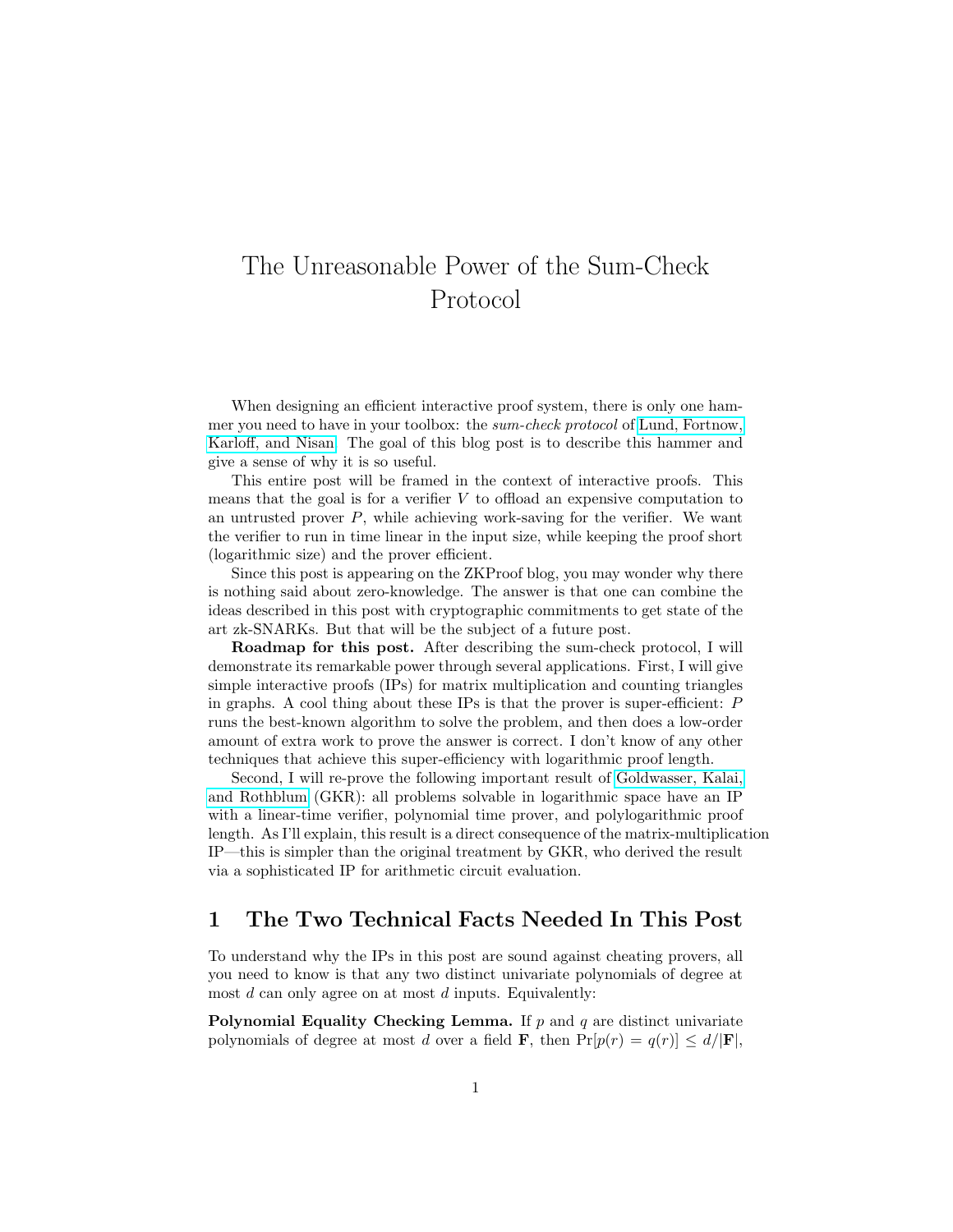where the probability is over a randomly chosen element  $r \in \mathbf{F}$ .

The other technical notion required in this post is multilinear extensions. Here, a multivariate polynomial is said to be multilinear if it has degree at most 1 in each variable.

**Multilinear Extension Lemma.** Let  $f: \{0,1\}^n \to \mathbf{F}$ . Then there is a unique multilinear polynomial  $\tilde{f}$  over **F** such that  $\tilde{f}(x) = f(x)$  for all  $x \in \{0,1\}^n$ .  $\tilde{f}$ is called the *multilinear extension* (MLE) of f. Given as input a list of all  $2^n$ evaluations of f, and an arbitrary point  $r \in \mathbf{F}^n$ , there is an algorithm that can evaluate  $f(r)$  in  $O(2^n)$  time.

## 2 The Sum-Check Protocol

Suppose we are given a v-variate polynomial q defined over a finite field  $\bf{F}$ . The purpose of the sum-check protocol is to compute the sum:

<span id="page-1-0"></span>
$$
H := \sum_{b_1 \in \{0,1\}} \sum_{b_2 \in \{0,1\}} \cdots \sum_{b_v \in \{0,1\}} g(b_1, \ldots, b_v).
$$
 (1)

At first blush, summing up the evaluations of a polynomial over all Boolean inputs may seem like a contrived task. But to the contrary, later sections of this post will show that many natural problems can be directly cast as an instance of Equation [\(1\)](#page-1-0).

What does the verifier gain by using the sum-check protocol? For presentation purposes, we assume in this section of the post that the verifier has oracle access to g, i.e., the verifier can evaluate  $g(r_1, \ldots, r_v)$  for any desired vector  $(r_1, \ldots, r_v) \in \mathbf{F}^v$  with a single query to an oracle. (In applications of the sum-check protocol, there will be no such oracle; rather, the polynomial g will be derived from the input in some fashion). Let us further assume that g has degree at most 2 in each variable, as this will be the case in all of the applications in this post.

The verifier could clearly compute H via Equation [\(1\)](#page-1-0) on her own with  $2^v$ calls to the oracle, but we are thinking of  $2<sup>v</sup>$  as an unacceptably large runtime for the verifier. It turns out that the verifier can execute her part of the sumcheck protocol in  $O(1)$  $O(1)$  $O(1)$  time<sup>1</sup> per round, and then at the very end of the protocol make only *a single call* to the oracle. The protocol requires *v* rounds, one for each variable of g, which means the verifier's total runtime is

 $O(v + \text{[the cost of one oracle query to } g\text{]).}$ 

This is much better than the  $2^v$  oracle queries requires to compute H unas-sisted.<sup>[2](#page-1-2)</sup>

<span id="page-1-2"></span><span id="page-1-1"></span><sup>&</sup>lt;sup>1</sup>Throughout, we assume any addition or multiplication operation in **F** takes  $O(1)$  time.

 ${}^{2}$ Again, in applications, there will be no oracle;  $g$  will be derived from the input in some fashion, and V will have to evaluate  $g(r_1, \ldots, r_v)$  at a single point  $(r_1, \ldots, r_v)$  on her own.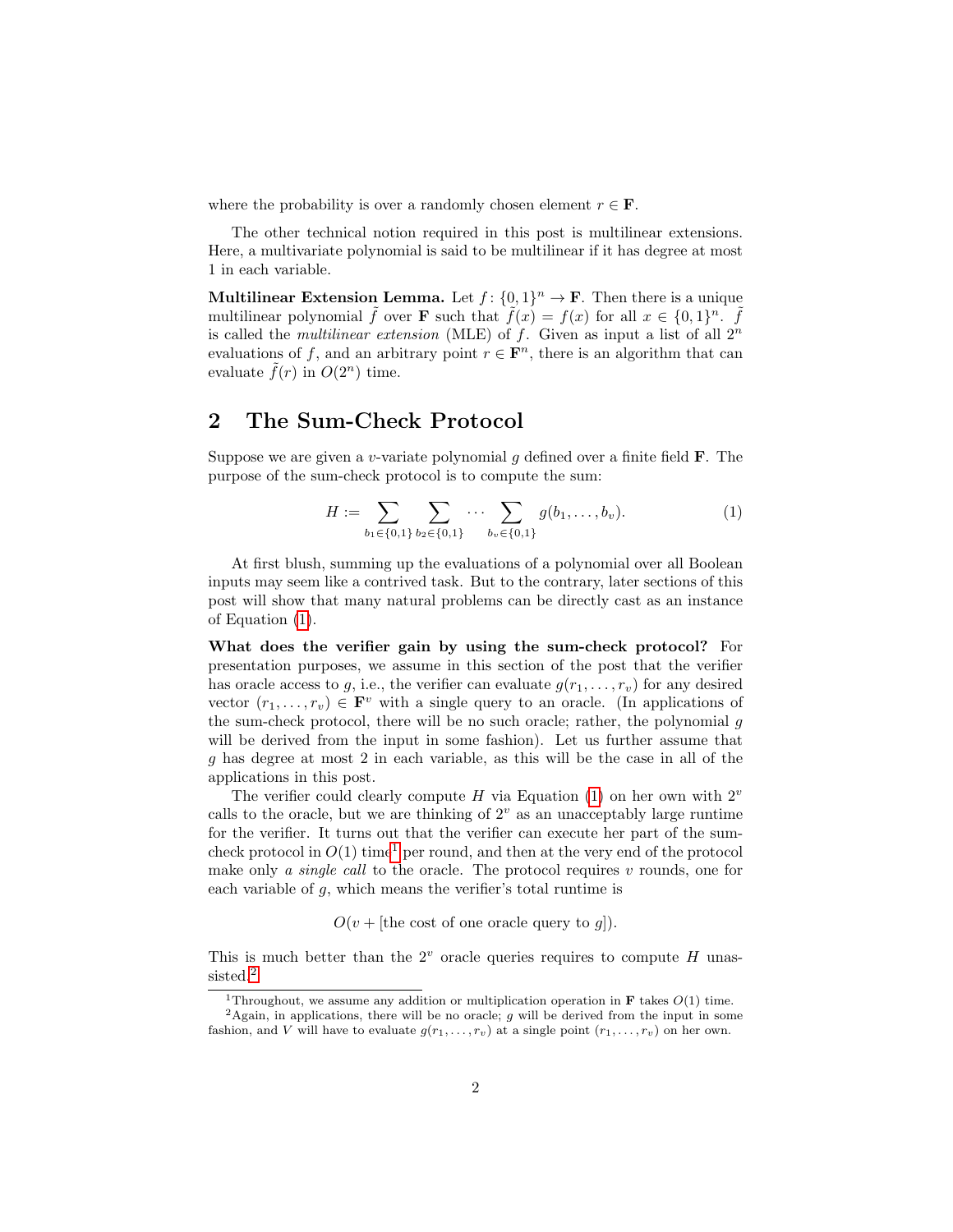It also turns out that the prover in the sum-check protocol can be implemented with just  $O(2^v)$  calls to the oracle. This is only a constant factor more than what is required simply to compute  $H$  without proving correctness.

Description of the Start of The Protocol. At the start of the first round, the prover sends a degree-2 polynomial  $g_1(X_1)$ , and claims that

$$
g_1(X_1) = \sum_{(x_2,...,x_v) \in \{0,1\}^{v-1}} g(X_1, x_2,...,x_v).
$$

If  $g_1$  is as claimed, then  $H = g_1(0) + g_1(1)$ . Note that  $g_1$  can be specified with 3 field elements, for example by sending the evaluation of  $g_1$  at each point in the set  $\{0, 1, 2\}.$ 

#### The Rest of the Round 1. Let

$$
s_1(X_1) = \sum_{(x_2,\ldots,x_v) \in \{0,1\}^{v-1}} g(X_1,x_2,\ldots,x_v)
$$

be the polynomial that the prover *claims*  $g_1$  equals. The idea of the sumcheck protocol is that the verifier will probabilistically check this equality of polynomials holds by picking a random field element  $r_1 \in \mathbf{F}$ , and confirming that

<span id="page-2-0"></span>
$$
g_1(r_1) = s_1(r_1). \tag{2}
$$

Clearly, if  $g_1$  is as claimed, then Equation [\(2\)](#page-2-0) holds for all  $r_1 \in \mathbf{F}$ . Meanwhile, if  $g_1 \neq s_1$ , then the Polynomial Equality Checking Lemma tells us that with probability at least  $1 - 2/|\mathbf{F}|$  over the verifier's choice of  $r_1$ , Equation [\(2\)](#page-2-0) fails to hold.

The remaining issue is the following: can the verifier efficiently compute both  $g_1(r_1)$  and  $s_1(r_1)$ , in order to check that Equation [\(2\)](#page-2-0) holds? While the verifier can evaluate  $g_1(r_1)$  in  $O(1)$  time given the description of  $g_1$  sent by P, evaluating  $s_1(r_1)$  is not an easy task, as  $s_1$  is defined as a sum over  $2^{v-1}$  evaluations of g. Fortunately, Equation [\(2\)](#page-2-0) expresses  $s_1$  as the sum of the evaluations of a  $(v - 1)$ -variate polynomial over the Boolean hypercube, the polynomial being  $g(r_1, X_2, \ldots, X_v)$  that is defined over the variables  $X_2, \ldots, X_v$ . This is exactly the type of expression that the sum-check protocol is designed to check. Hence, rather than evaluating  $s_1(r_1)$  on her own, the verifier recursively applies the sum-check protocol to evaluate  $s_1(r_1)$ .

Recursive Description of Rounds  $2, \ldots, v$ . The protocol thus proceeds in this recursive manner, with one round per recursive call. This means that in round j, variable  $X_i$  gets *bound* to a random field element  $r_i$  chosen by the verifier. This process proceeds until round  $v$ , in which the prover is forced to send a polynomial  $g_v(X_v)$  claimed to equal  $s_v := g(r_1, \ldots, r_{v-1}, X_v)$ . When the verifier goes to check that  $g_v(r_v) = s_v(r_v)$ , there is no need for further recursion: the verifier can evaluate  $s_v(r_v) = g(r_1, \ldots, r_v)$  with a single oracle query to g.

The soundness error of the sum-check protocol for quadratic polynomials  $g$ is at most  $2v/|\mathbf{F}|$ . Throughout this post, we will think of **F** as large (say, of size  $poly(2<sup>v</sup>))$ , which ensures that the soundness error is very small.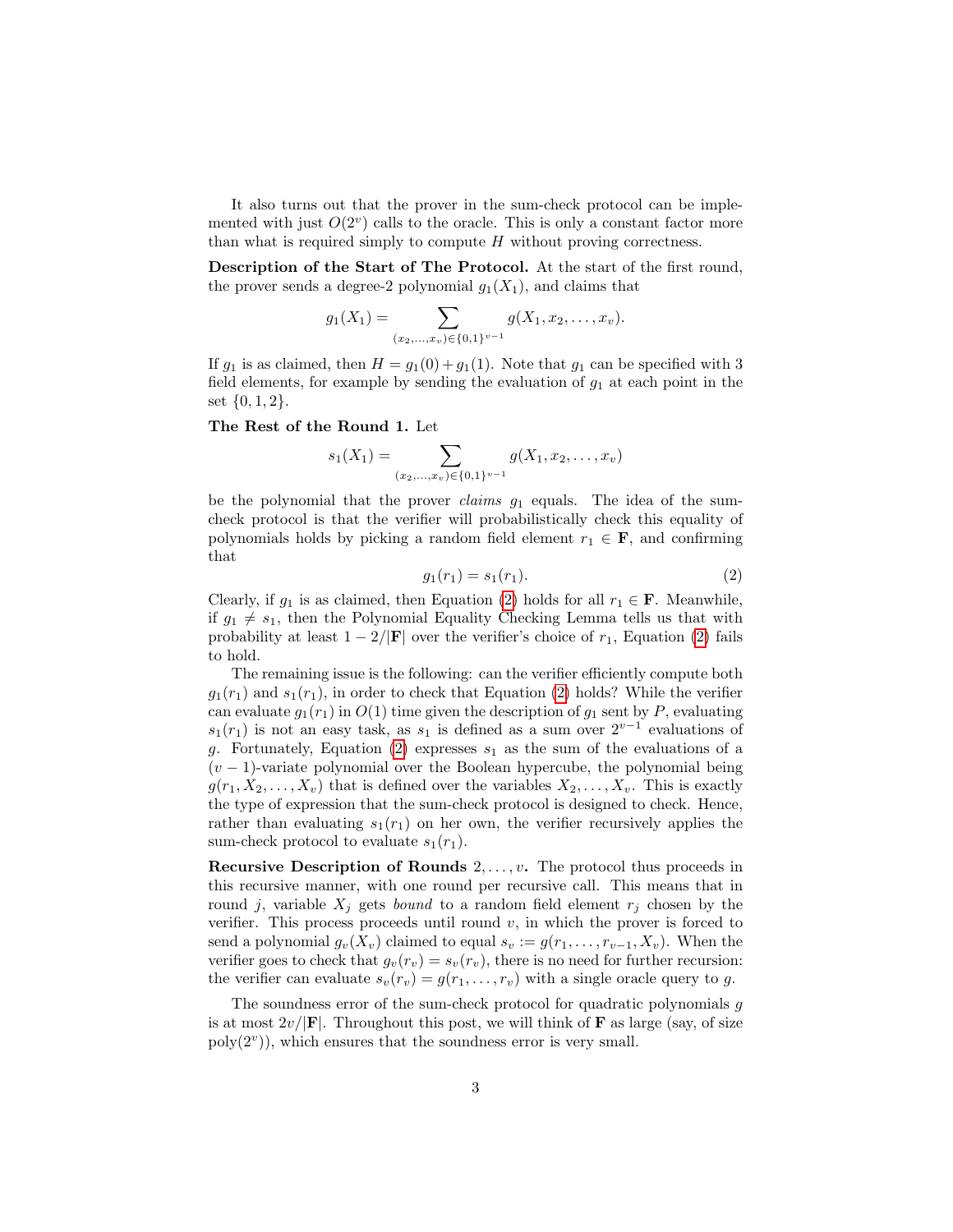#### <span id="page-3-3"></span>3 IP for Matrix Multiplication (MatMult)

Given  $n \times n$  input matrices A, B, let us denote the product matrix A $\cdot$ B by C. We will need to interpret A, B, and C as functions mapping  $\{0,1\}^{\log n} \times \{0,1\}^{\log n}$ to F in the natural way.

That is, we will think of  $(i_1, \ldots, i_{\log n}) \in \{0,1\}^{\log n}$  as the binary representation of a number  $i$  between 1 and  $n$  (let us assume  $n$  is a power of 2 for simplicity), and define:

 $A(i_1,\ldots,i_{\log n},j_1,\ldots,j_{\log n})$  to be the  $(i,j)$ 'th entry of A.

Once we are viewing A, B, and C as functions mapping  $\{0,1\}^{\log n} \times \{0,1\}^{\log n}$ to **F**, it makes sense to talk about their multilinear extensions  $\tilde{A}$ ,  $\tilde{B}$ , and  $\tilde{C}$ .

An IP for Evaluating  $\tilde{C}(r_1, r_2)$  for any  $(r_1, r_2) \in \mathbf{F}^{\log n} \times \mathbf{F}^{\log n}$ . It is cleanest to describe the protocol for MatMult as an IP for evaluating the multilinear extension  $\tilde{C}$  at any given point  $(r_1, r_2) \in \mathbf{F}^{\log n} \times \mathbf{F}^{\log n}$ . As we will see, evaluating  $\tilde{C}$  at a single point  $(r_1, r_2)$  turns out to be sufficient for other application problems such as triangle counting.[3](#page-3-0)

Note that this IP is only interesting when  $r_1, r_2 \in \mathbf{F}^{\log n} \setminus \{0, 1\}^{\log n}$ . This is because for inputs  $i, j \in \{0,1\}^{\log n}$ ,  $\tilde{C}(i, j)$  is just the  $(i, j)$ 'th entry of the product matrix C, and  $C(i, j) = \sum_k A(i, k) \cdot B(k, j)$  can be computed directly by the verifier in  $O(n)$  time. But if  $r_1, r_2 \notin \mathbf{F}^{\log n}$ , then  $\tilde{C}(r_1, r_2)$  in fact depends on every entry of C, and hence the verifier cannot compute  $\tilde{C}(r_1, r_2)$  on its own without knowing the product matrix.

<span id="page-3-2"></span>The Key Polynomial Identity. The protocol for computing  $\tilde{C}(r_1, r_2)$  exploits the following explicit representation of the polynomial  $\tilde{C}(x, y)$ :

<span id="page-3-1"></span>
$$
\tilde{C}(x,y) = \sum_{b \in \{0,1\}^{\log n}} \tilde{A}(x,b) \cdot \tilde{B}(b,y). \tag{3}
$$

*Proof of Equation* [\(3\)](#page-3-1). The left and right hand sides of Equation (3) are both multilinear polynomials in the coordinates of x and y. Since the MLE of  $C$  is unique, we need only check that the left and right hand sides of Equation [\(3\)](#page-3-1) agree for all Boolean inputs. That is, we must check that for all Boolean vectors  $i, j \in \{0, 1\}^{\log n},$ 

$$
C(i,j) = \sum_{k \in \{0,1\}^{\log n}} A(i,k) \cdot B(k,j).
$$

But this is immediate from the definition of matrix multiplication.

<span id="page-3-0"></span><sup>&</sup>lt;sup>3</sup>If the verifier wishes to learn the entire product matrix  $C$ , the prover can send a matrix  $D$ claimed to equal C. The verifier can evaluate  $\tilde{D}$  at a random input  $(r_1, r_2) \in \mathbf{F}^{\log n} \times \mathbf{F}^{\log n}$  in  $O(n^2)$  time using the Multilinear Extension Lemma, and can use the IP of this section to check that  $D(r_1, r_2) = C(r_1, r_2)$ . If so, the [Schwartz-Zippel lemma](https://en.wikipedia.org/wiki/Schwartz%E2%80%93Zippel_lemma#Comparison_of_two_polynomials) (a multivariate generalization of the Polynomial Equality Checking Lemma) implies that it is safe for the verifier to believe that the claimed answer  $D$  in fact equals the true product matrix  $C$ .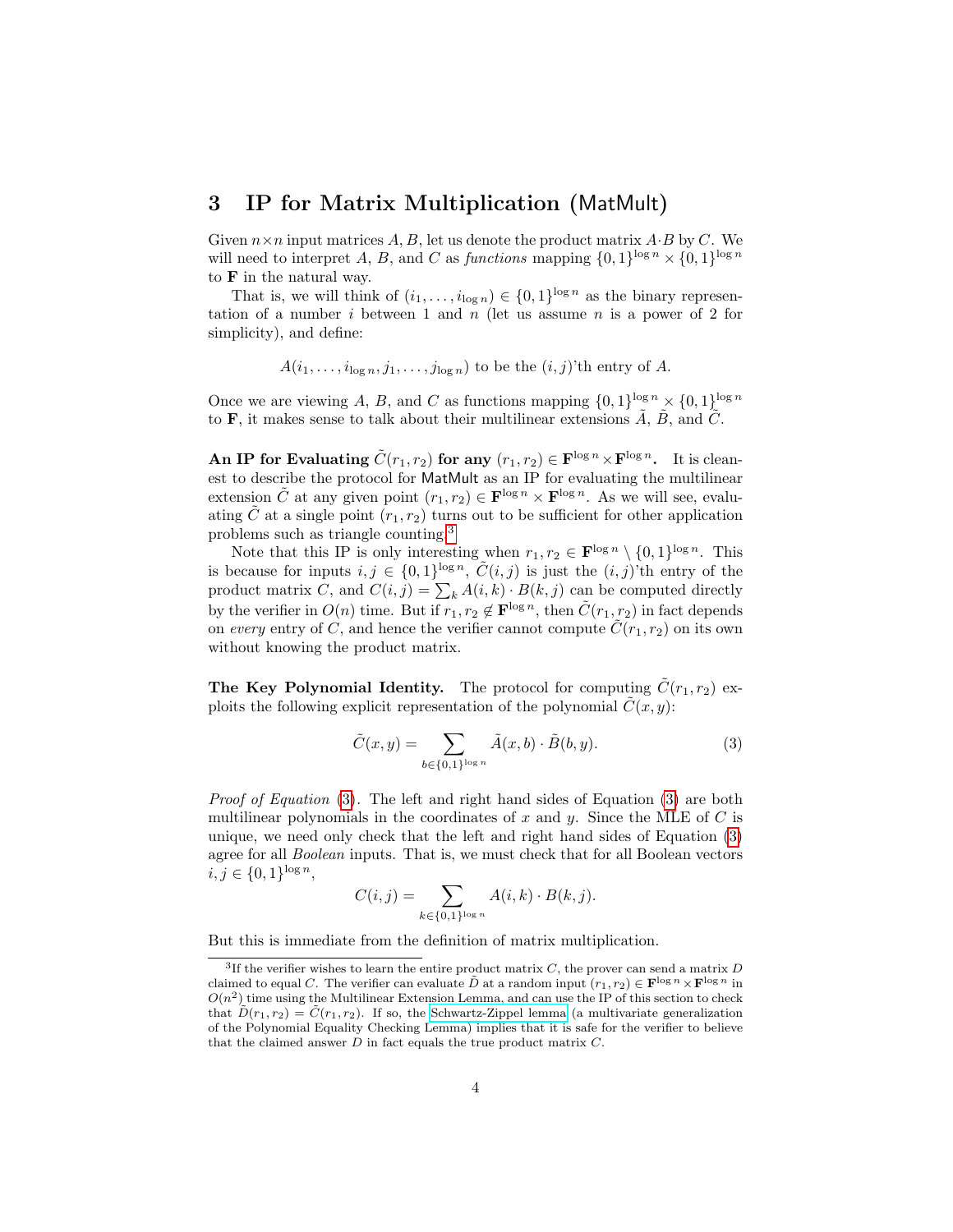With Equation [3](#page-3-1) in hand, the interactive protocol is immediate: compute  $C(r_1, r_2)$  by applying the sum-check protocol to the  $(\log n)$ -variate polynomial  $g(z) := A(r_1, z) \cdot B(z, r_2).$ 

Rounds and communication cost. Since  $g$  is a  $(\log n)$ -variate polynomial of degree 2 in each variable, the total communication is  $O(\log n)$  field elements, spread over  $\log n$  rounds.

 $V$ 's runtime. At end of sum-check,  $V$  must evaluate

$$
g(r_3) = \tilde{A}(r_1, r_3) \cdot \tilde{B}(r_3, r_2).
$$

To perform this evaluation, it suffices for V to evaluate  $\tilde{A}(r_1, r_3)$  and  $\tilde{B}(r_3, r_2)$ . Since  $V$  is given the matrices  $A$  and  $B$  as input, the Multilinear Extension Lemma implies that both evaluations can be performed by the verifier in  $O(n^2)$ time, i.e., linear in the input size.

P's runtime. Once P computes the product matrix  $C$ , P can compute all of its prescribed messages in the IP in  $O(n^2)$  additional time (it is not trivial to achieve this; see [Section 8.2 of this paper](https://arxiv.org/abs/1304.3812) for details). This means that  $P$  can run the best-known algorithm to compute the product matrix  $C$  (which takes much more than  $n^2$  time), and then do a low-order amount of extra work to prove the answer is correct.

## 4 Counting Triangles Protocol

To define the problem, let  $G$  be an undirected graph on  $n$  vertices with edge set E. Let  $A \in \{0,1\}^{n \times n}$  be the adjacency matrix of G, i.e.,  $A_{i,j} = 1$  if and only if  $(i, j) \in E$ . In the counting triangles problem, the input is the adjacency matrix A, and the goal is to determine the number of vertex triples  $(i, j, k)$ are all connected to each other, i.e.,  $(i, j)$ ,  $(j, k)$ , and  $(i, k)$  are all edges in E. Equivalently, the goal is to compute the following quantity:

$$
\Delta := \frac{1}{6} \sum_{i,j,k} A_{i,j} \cdot A_{j,k} \cdot A_{i,k} = \frac{1}{6} \sum_{i,j} (A^2)_{i,j} \cdot A_{i,j}.
$$
 (4)

Here, the factor  $1/6$  comes in because the sum over unordered node triples  $(i, j, k)$  counts each triangle 6 times, once for each permutation of i, j, and k.

For simplicity, we will focus on computing  $\Delta' := 6\Delta$ , since  $\Delta$  can clearly be derived from  $\Delta'$  with a single division operation.

Let **F** be a finite field of size  $p \geq n^3$ , where p is a prime, and let us view all entries of A as elements of F. Here, we are choosing p large enough so that  $\Delta'$  is guaranteed to be in  $\{0, 1, \ldots, p\}$ . This ensures that, if we associate elements of **F** with integers in  $\{0, 1, \ldots, p\}$  in the natural way, then  $\Delta' = \sum_{i,j} (A^2)_{i,j} \cdot A_{i,j}$ even when all additions and multiplications are done in  $\bf{F}$  rather than over the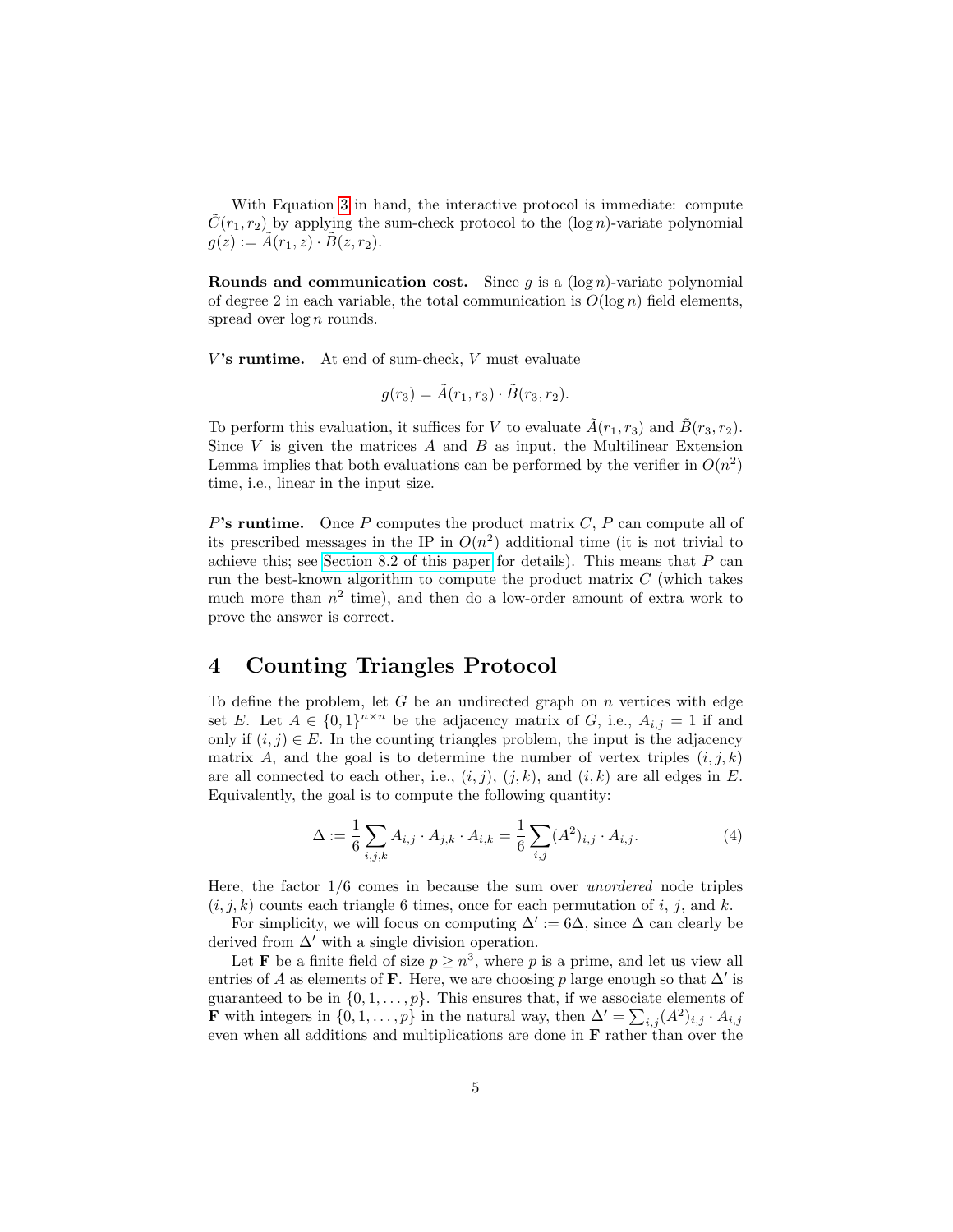integers. Choosing a large field to work over has the added benefit of ensuring good soundness error, as the soundness error of the sum-check protocol decreases linearly with field size.

Define the functions  $f(x, y), g(x, y)$ :  $\{0, 1\}^{\log n} \times \{0, 1\}^{\log n} \rightarrow \{0, 1\}$  that interprets x and y as the binary representations of some integers  $i$  and  $j$  between 1 and n, and outputs  $A_{i,j}$  and  $(A^2)_{i,j}$  respectively. Let  $\tilde{f}$  and  $\tilde{g}$  denote the multilinear extensions of  $f$  and  $g$  over  $\mathbf{F}$ .

Then  $\Delta'$  equals

$$
\sum_{x,y \in \{0,1\}^{\log n}} \tilde{g}(x,y) \cdot \tilde{f}(x,y).
$$

This quantity can be computed by applying the sum-check protocol to the quadratic polynomial  $\tilde{g} \cdot \tilde{f}$ . At the end of this protocol, the verifier needs to evaluate  $\tilde{g}(r_1, r_2) \cdot \tilde{f}(r_1, r_2)$  for a randomly chosen input  $(r_1, r_2) \in \mathbf{F}^{\log n} \times \mathbf{F}^{\log n}$ . The verifier can evaluate  $\tilde{f}(r_1, r_2)$  unaided in  $O(n^2)$  time using the Multilinear Extension Lemma. While the verifier cannot evaluate  $\tilde{q}(r_1, r_2)$  without computing the matrix  $A<sup>2</sup>$  (which is as hard as solving the counting triangles problem on her own), evaluating  $\tilde{g}(r_1, r_2)$  is exactly the problem that the MatMult IP of Section [3](#page-3-2) was designed to solve (as  $A^2 = A \cdot A$ ), so we simply invoke that protocol to compute  $\tilde{g}(r_1, r_2)$ .

Rounds and communication cost. The total communication is  $O(\log n)$ field elements, spread over  $O(\log n)$  rounds.

V's runtime. V runs in  $O(n^2)$  time, which is linear in the input size.

P's runtime. If P is given the squared adjacency matrix  $A^2$ , P can compute all the prescribed messages in the sum-check protocols in  $O(n^2)$  time. The fastest known algorithms for counting triangles involve squaring the adjacency matrix  $A$ , which means that  $P$  can run the fastest known algorithm, and then do only  $O(n^2)$  extra work to prove the answer is correct.

Comparison to Freivalds' Algorithm. In the 1970s, [Freivalds](https://en.wikipedia.org/wiki/Freivalds%27_algorithm) gave a noninteractive protocol for verifying matrix products: the prover in Freivalds' protocol just sends the product matrix C, and the verifier picks a random vector  $x \in \mathbf{F}^n$  and checks that  $Cx = A \cdot (Bx)$ . One can apply Freivalds' protocol in place of the MatMult IP above to count triangles, but the communication cost will be  $O(n^2)$ , instead of  $O(\log n)$ . This is the power of interaction: it allows the verifier to force the prover to correctly materialize intermediate values in a computation, without the need for the prover to explicitly send those values to the verifier.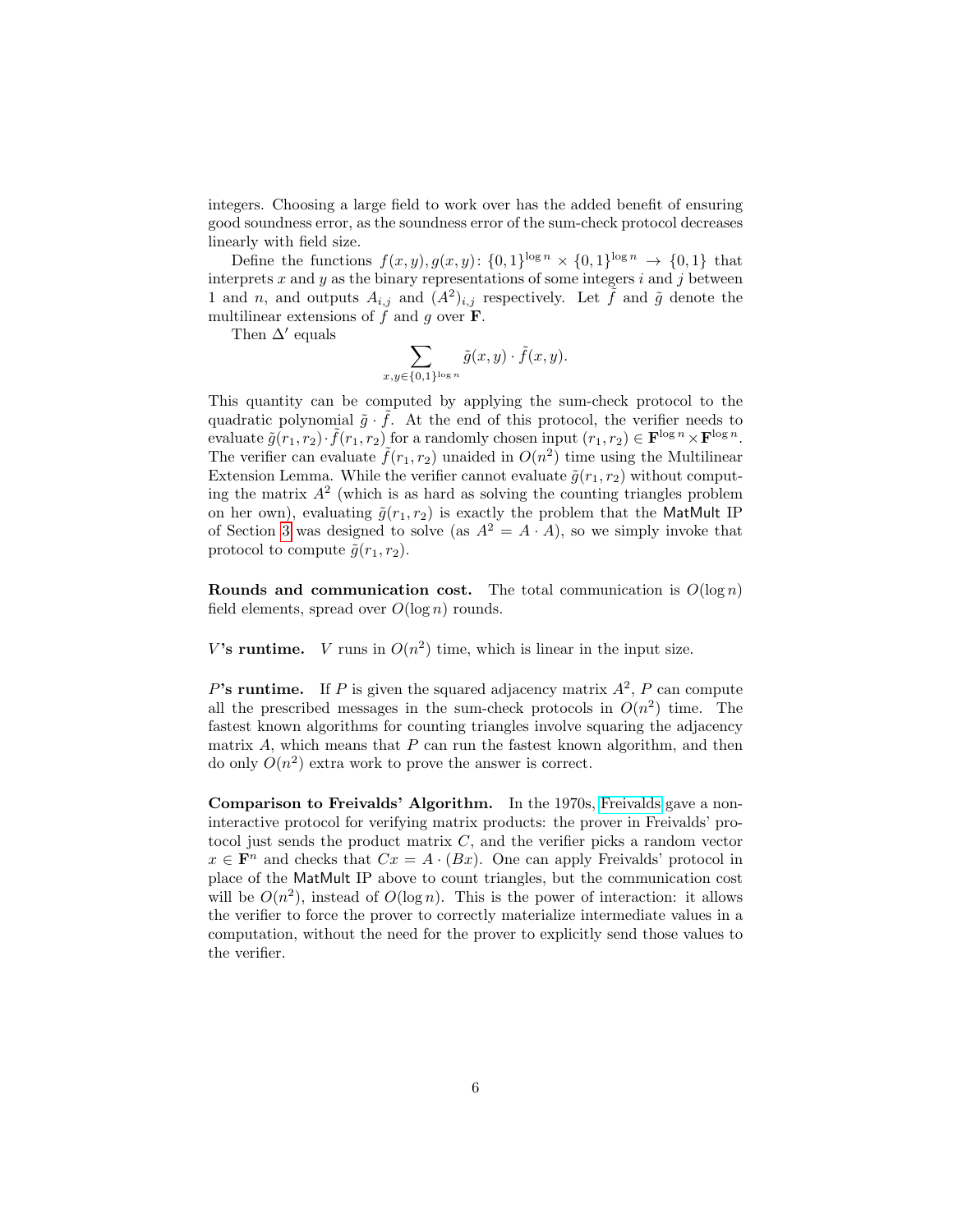#### 5 Final Applications

#### 5.1 An IP for Matrix Powers

Let A be an  $n \times n$  matrix, and suppose a verifier wants to evaluate a single entry of the powered matrix  $A^k$  for a large integer k (for concreteness, let's say V is interested in learning entry  $(A^k)_{n,n}$ , and k and n are powers of 2). As we now explain, the MatMult IP of Section [3](#page-3-3) gives a way to do this, with  $O(\log(k) \cdot \log(n))$ rounds and communication, and a verifier that runs in  $O(n^2 + \log(k) \log(n))$ time.

Clearly we can express the matrix  $A^k$  as a product of smaller powers of A:

<span id="page-6-0"></span>
$$
A^k = A^{k/2} \cdot A^{k/2}.\tag{5}
$$

Hence, letting  $g_{\ell}$  denote the multilinear extension of the matrix  $A^{\ell}$ , we can try to exploit Equation [\(5\)](#page-6-0) by applying the MatMult IP to compute  $(A^k)_{n,n} = g_k(1,1)$ .

But at the end of this MatMult IP, the verifier needs to evaluate  $g_{k/2}$  at two points. The verifier can't do this since she doesn't know  $A^{k/2}$ .

Reducing two points to one. There are known interactive proof techniques that enable a verifier to reduce evaluating a polynomial  $g_{k/2}$  at the two points to evaluating  $g_{k/2}$  at a single point. We omit these details for brevity.

Recursion to the Rescue. After reducing two points to one, the verifier is left with the task of evaluating  $g_{k/2}$  at a single input, say  $(r_1, r_2) \in \mathbf{F}^{\log n} \times$  $\mathbf{F}^{\log n}$ . Since  $g_{k/2}$  is the MLE of the matrix  $A^{k/2}$ , which can be decomposed as  $A^{k/4} \cdot A^{k/4}$ , the verifier can recursively apply the MatMult protocol to compute  $g_{k/2}(r_1, r_2)$ . This runs into the same issues as before, namely that to run the MatMult protocol, the verifier needs to evaluate  $g_{k/4}$  at two points, which can in turn be reduced to the task of evaluating  $g_{k/4}$  at a single point. This can again be handled recursively as above. After  $\log k$  layers of recursion, there is no need to recurse further since the verifier can evaluate  $g_1 = A$  at any desired input in  $O(n^2)$  time using the Multilinear Extension Lemma.

#### 5.2 An IP for Logarithmic Space Computations

Let  $M$  be a Turing Machine that, when run on an  $m$ -bit input, uses at most s bits of space. Let  $A(x)$  be the adjacency matrix of its *configuration graph* when M is run on input  $x \in \{0,1\}^m$ . Here, the configuration graph has as its vertex set all of the possible states and memory configurations of the machine M, with a directed edge from vertex i to vertex i if running M for one step from configuration i on input x causes M to move to configuration j. Since M uses s bits of space, there are  $O(2<sup>s</sup>)$  many vertices of the configuration graph. This means that  $A(x)$  is an  $N \times N$  matrix for some  $N = O(2^s)$ . Note that if M never enters an infinite loop (i.e., never enters the same configuration twice), then M must trivially run in time at most N.